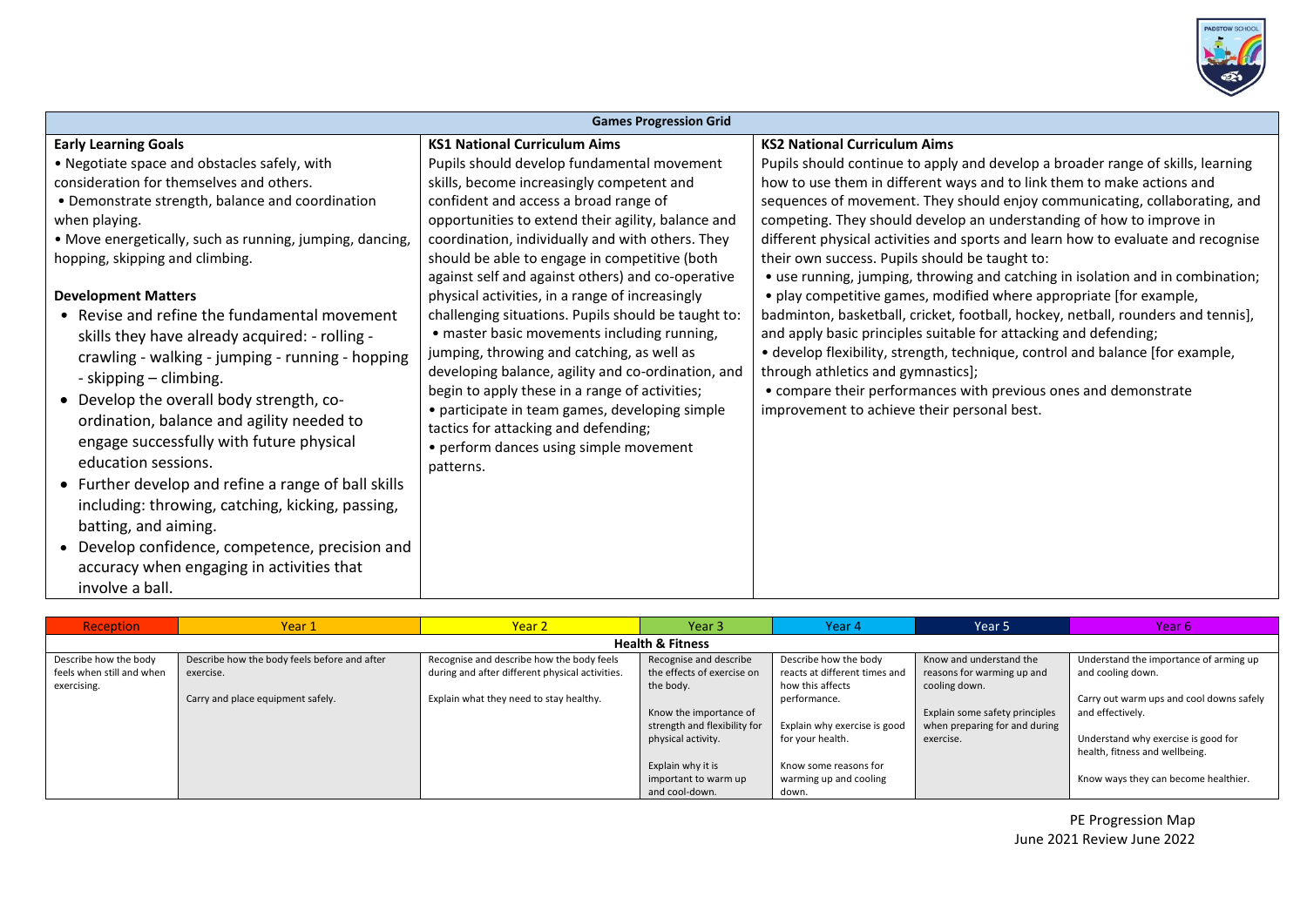

| Striking and hitting a ball                                                                                                                                                                            |                                                                                                                                                            |                                                                                                                                                                                                                                                                                                    |                                                                                                                                                                                                                                                                                                                                                                                               |                                                                                                                                                                                                                                                                            |                                                                                                                                                                                                                                                                 |                                                                                                                                                                                             |  |
|--------------------------------------------------------------------------------------------------------------------------------------------------------------------------------------------------------|------------------------------------------------------------------------------------------------------------------------------------------------------------|----------------------------------------------------------------------------------------------------------------------------------------------------------------------------------------------------------------------------------------------------------------------------------------------------|-----------------------------------------------------------------------------------------------------------------------------------------------------------------------------------------------------------------------------------------------------------------------------------------------------------------------------------------------------------------------------------------------|----------------------------------------------------------------------------------------------------------------------------------------------------------------------------------------------------------------------------------------------------------------------------|-----------------------------------------------------------------------------------------------------------------------------------------------------------------------------------------------------------------------------------------------------------------|---------------------------------------------------------------------------------------------------------------------------------------------------------------------------------------------|--|
| Hit a ball with a bat or a<br>racquet.                                                                                                                                                                 | Use hitting skills in a game.<br>Practise basic striking, sending and receiving.                                                                           | Strike or hit a ball with increasing control.<br>Learn skills for playing striking and fielding<br>games.<br>Position the body to strike a ball.                                                                                                                                                   | Demonstrate successful<br>hitting and striking skills.<br>Develop a range of skills<br>in striking and fielding<br>where appropriate.<br>Practise the correct<br>batting technique and use<br>it in a game.<br>Strike the ball for<br>distance.                                                                                                                                               | Use a bat or stick to hit a<br>ball or shuttlecock with<br>accuracy and control.<br>Accurately serve underarm.<br>Build a rally with a partner.<br>Use at least two different<br>shots in game.<br>Use hand-eye coordination<br>to strike a moving and<br>stationary ball. | Use different techniques to hit<br>a ball.<br>Identify and apply techniques<br>for hitting a tennis ball.<br>Explore when different shots<br>are bets used.<br>Develop a backhand technique<br>and use it in a game.<br>Practise techniques for all<br>strokes. | Hit a bowled ball over longer distances.<br>Use good hand-eye coordination to be able<br>to direct a ball when striking or hitting.<br>Understand how to serve in order to start a<br>game. |  |
| <b>Reception</b>                                                                                                                                                                                       | Year 1                                                                                                                                                     | Year <sub>2</sub>                                                                                                                                                                                                                                                                                  | Year <sub>3</sub>                                                                                                                                                                                                                                                                                                                                                                             | Year 4                                                                                                                                                                                                                                                                     | Year 5                                                                                                                                                                                                                                                          | Year 6                                                                                                                                                                                      |  |
|                                                                                                                                                                                                        |                                                                                                                                                            |                                                                                                                                                                                                                                                                                                    | Throwing and catching a ball                                                                                                                                                                                                                                                                                                                                                                  |                                                                                                                                                                                                                                                                            |                                                                                                                                                                                                                                                                 |                                                                                                                                                                                             |  |
| Roll equipment in<br>different ways.<br>Throw underarm.<br>Throw an object at a<br>target.<br>Catch equipment using<br>two hands                                                                       | Throw underarm and overarm.<br>Catch and bounce a ball.<br>Use rolling skills in a game.<br>Practise accurate throwing and consistent<br>catching.         | Throw different types of equipment in<br>different ways, for accuracy and distance.<br>Throw, catch and bounce a ball with a<br>partner.<br>Use throwing and catching skills in a game.<br>Throw a ball for distance.<br>Use hand-eye coordination to control a ball.<br>Vary types of throw used. | Throw and catch with<br>greater control and<br>accuracy.<br>Practise the correct<br>technique for catching a<br>ball and use it in a game.<br>Perform a range of<br>catching and gathering<br>skills with control.<br>Catch with increasing<br>control and accuracy.<br>Throw a ball in different<br>ways (e.g. high, low, fast<br>or slow).<br>Develop a safe and<br>effective overarm bowl. | Develop different ways of<br>throwing and catching.                                                                                                                                                                                                                        | Consolidate different ways of<br>throwing and catching and<br>know when each is<br>appropriate in a game.                                                                                                                                                       | Throw and catch accurately and<br>successfully under pressure in a game                                                                                                                     |  |
| <b>Travelling with a ball</b><br>Move a ball in different<br>Bounce and kick a ball whilst moving.<br>Move with the ball in a<br>Move with the ball using a<br>Show confidence in using ball skills in |                                                                                                                                                            |                                                                                                                                                                                                                                                                                                    |                                                                                                                                                                                                                                                                                                                                                                                               |                                                                                                                                                                                                                                                                            |                                                                                                                                                                                                                                                                 |                                                                                                                                                                                             |  |
| ways, including bouncing<br>and kicking.<br>Use equipment to control<br>a ball.                                                                                                                        | Travel with a ball in different ways.<br>Travel with a ball in different directions (side to<br>side, forwards and backwards) with control and<br>fluency. | Use kicking skills in a game.<br>Use dribbling skills in a game.                                                                                                                                                                                                                                   | variety of ways with some<br>control.                                                                                                                                                                                                                                                                                                                                                         | range of techniques<br>showing control and<br>fluency.                                                                                                                                                                                                                     | Use a variety of ways to<br>dribble in a game with success.<br>Use ball skills in various ways<br>and begin to link together.                                                                                                                                   | various ways in a game situation, and link<br>these together effectively                                                                                                                    |  |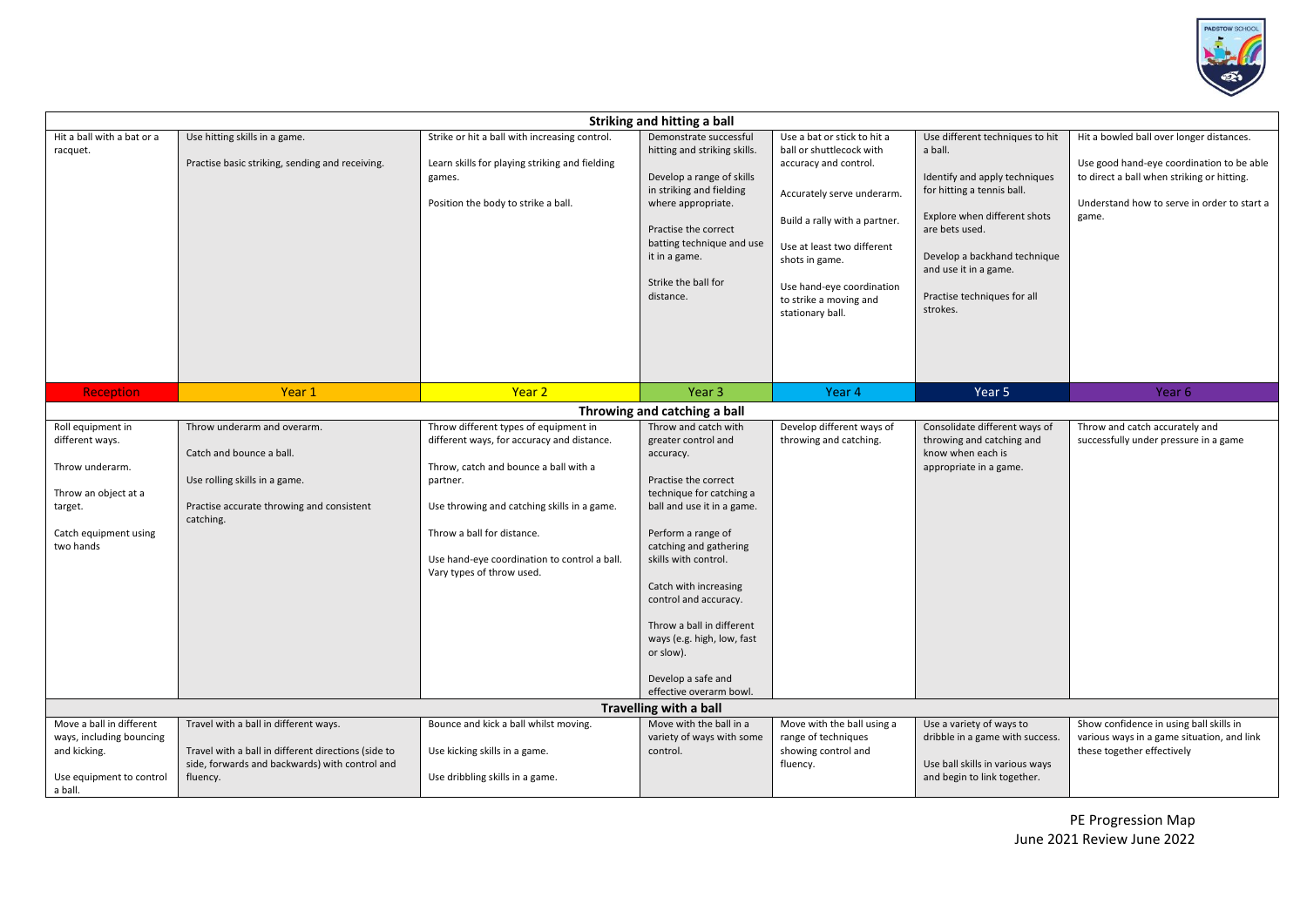

|                             |                                                                                                    |                                                                                           | Use two different ways of                          |                                                   |                                                           |                                                                                   |  |
|-----------------------------|----------------------------------------------------------------------------------------------------|-------------------------------------------------------------------------------------------|----------------------------------------------------|---------------------------------------------------|-----------------------------------------------------------|-----------------------------------------------------------------------------------|--|
|                             |                                                                                                    |                                                                                           | moving with a ball in a<br>game.                   |                                                   |                                                           |                                                                                   |  |
|                             |                                                                                                    |                                                                                           |                                                    |                                                   |                                                           |                                                                                   |  |
|                             |                                                                                                    |                                                                                           |                                                    |                                                   |                                                           |                                                                                   |  |
|                             |                                                                                                    |                                                                                           | Passing a Ball                                     |                                                   |                                                           |                                                                                   |  |
| Kick an object at a target. | Pass the ball to another player in a game. Use                                                     | Know how to pass the ball in different ways.                                              | Pass the ball in two                               | Pass the ball with increasing                     | Pass a ball with speed and                                | Choose and make the best pass in a game                                           |  |
|                             | kicking skills in a game.                                                                          |                                                                                           | different ways in a game                           | speed, accuracy and success                       | accuracy using appropriate                                | situation and link a range of skills together                                     |  |
|                             |                                                                                                    |                                                                                           | situation with some<br>success.                    | in a game situation                               | techniques in a game<br>situation.                        | with fluency, e.g. passing and receiving the<br>ball on the move.                 |  |
|                             |                                                                                                    |                                                                                           |                                                    |                                                   |                                                           |                                                                                   |  |
|                             |                                                                                                    |                                                                                           | Possession                                         |                                                   |                                                           |                                                                                   |  |
|                             |                                                                                                    |                                                                                           | Know how to keep and                               | Occasionally contribute                           | Keep and win back possession                              | Keep and win back possession of the ball                                          |  |
|                             |                                                                                                    |                                                                                           | win back possession of                             | towards helping their team                        | of the ball effectively in a team                         | effectively and in a variety of ways in a                                         |  |
|                             |                                                                                                    |                                                                                           | the ball in a team game.                           | to keep and win back                              | game.                                                     | team game.                                                                        |  |
|                             |                                                                                                    |                                                                                           |                                                    | possession of the ball in a<br>team game.         |                                                           |                                                                                   |  |
|                             |                                                                                                    |                                                                                           |                                                    |                                                   |                                                           |                                                                                   |  |
|                             |                                                                                                    |                                                                                           |                                                    |                                                   |                                                           |                                                                                   |  |
|                             |                                                                                                    |                                                                                           |                                                    |                                                   |                                                           |                                                                                   |  |
|                             |                                                                                                    |                                                                                           |                                                    |                                                   |                                                           |                                                                                   |  |
|                             |                                                                                                    |                                                                                           |                                                    |                                                   |                                                           |                                                                                   |  |
|                             |                                                                                                    |                                                                                           |                                                    |                                                   |                                                           |                                                                                   |  |
| <b>Reception</b>            | Year 1                                                                                             | Year <sub>2</sub>                                                                         | Year 3                                             | Year 4                                            | Year 5                                                    | Year 6                                                                            |  |
|                             |                                                                                                    |                                                                                           | <b>Using Space</b>                                 |                                                   |                                                           |                                                                                   |  |
| Move safely around the      | Use different ways of travelling in different                                                      | Use different ways of travelling at different                                             | Find a useful space and                            | Make the best use of space                        | Demonstrate an increasing                                 | Demonstrate a good awareness of space                                             |  |
| space and equipment.        | directions or pathways.                                                                            | speeds and following different pathways,                                                  | get into it to support                             | to pass and receive the ball.                     | awareness of space                                        |                                                                                   |  |
| Travel in different ways,   |                                                                                                    | directions or courses.                                                                    | teammates                                          |                                                   |                                                           |                                                                                   |  |
| including sideways and      | Run at different speeds.                                                                           | Change speed and direction whilst running.                                                |                                                    |                                                   |                                                           |                                                                                   |  |
| backwards.                  | Begin to use space in a game.                                                                      |                                                                                           |                                                    |                                                   |                                                           |                                                                                   |  |
|                             |                                                                                                    | Begin to choose and use the best space in a                                               |                                                    |                                                   |                                                           |                                                                                   |  |
|                             |                                                                                                    | game.                                                                                     |                                                    |                                                   |                                                           |                                                                                   |  |
|                             |                                                                                                    |                                                                                           | <b>Attacking and Defending</b>                     |                                                   |                                                           |                                                                                   |  |
| Play a range of chasing     | Begin to use the terms attacking and defending.                                                    | Begin to use and understand the terms                                                     | Use simple attacking and                           | Use a range of attacking and                      | Choose the best tactics for                               | Think ahead and create a plan of attack or                                        |  |
| games                       | Use simple defensive skills such as marking a<br>player or defending a space. Use simple attacking | attacking and defending. Use at least one<br>technique to attack or defend to play a game | defending skills in a<br>game. Use fielding skills | defending skills and<br>techniques in a game. Use | attacking and defending.<br>Shoot in a game. Use fielding | defence. Apply knowledge of skills for<br>attacking and defending. Work as a team |  |
|                             | skills such as dodging to get past a defender.                                                     | successfully.                                                                             | to stop a ball from                                | fielding skills as an                             | skills as a team to prevent the                           | to develop fielding strategies to prevent                                         |  |
|                             |                                                                                                    |                                                                                           | travelling past them.                              | individual to prevent a                           | opposition from scoring.                                  | the opposition from scoring                                                       |  |
|                             |                                                                                                    |                                                                                           |                                                    | player from scoring.                              |                                                           |                                                                                   |  |
| <b>Tactics and Rules</b>    |                                                                                                    |                                                                                           |                                                    |                                                   |                                                           |                                                                                   |  |
| Follow simple rules.        | Follow simple rules to play games, including team                                                  | Understand the importance of rules in games.                                              | Apply and follow rules                             | Vary the tactics they use in                      | Know when to pass and when                                | Follow and create complicated rules to play                                       |  |
|                             | games. Use simple attacking skills such as dodging                                                 |                                                                                           | fairly.                                            | a game.                                           | to dribble in a game.                                     | a game successfully.                                                              |  |
|                             | to get past a defender.                                                                            | Use at least one technique to attack or<br>defend to play a game successfully.            | Understand and begin to                            | Adapt rules to alter games.                       | Devise and adapt rules to                                 | Communicate plans to others during a                                              |  |
|                             | Use simple defensive skills such as marking a                                                      |                                                                                           | apply the basic principles                         |                                                   | create their own game.                                    | game.                                                                             |  |
|                             | player or defending a space.                                                                       |                                                                                           | of invasion games.                                 |                                                   |                                                           |                                                                                   |  |
|                             |                                                                                                    |                                                                                           |                                                    |                                                   |                                                           | Lead others during a game.                                                        |  |

PE Progression Map June 2021 Review June 2022